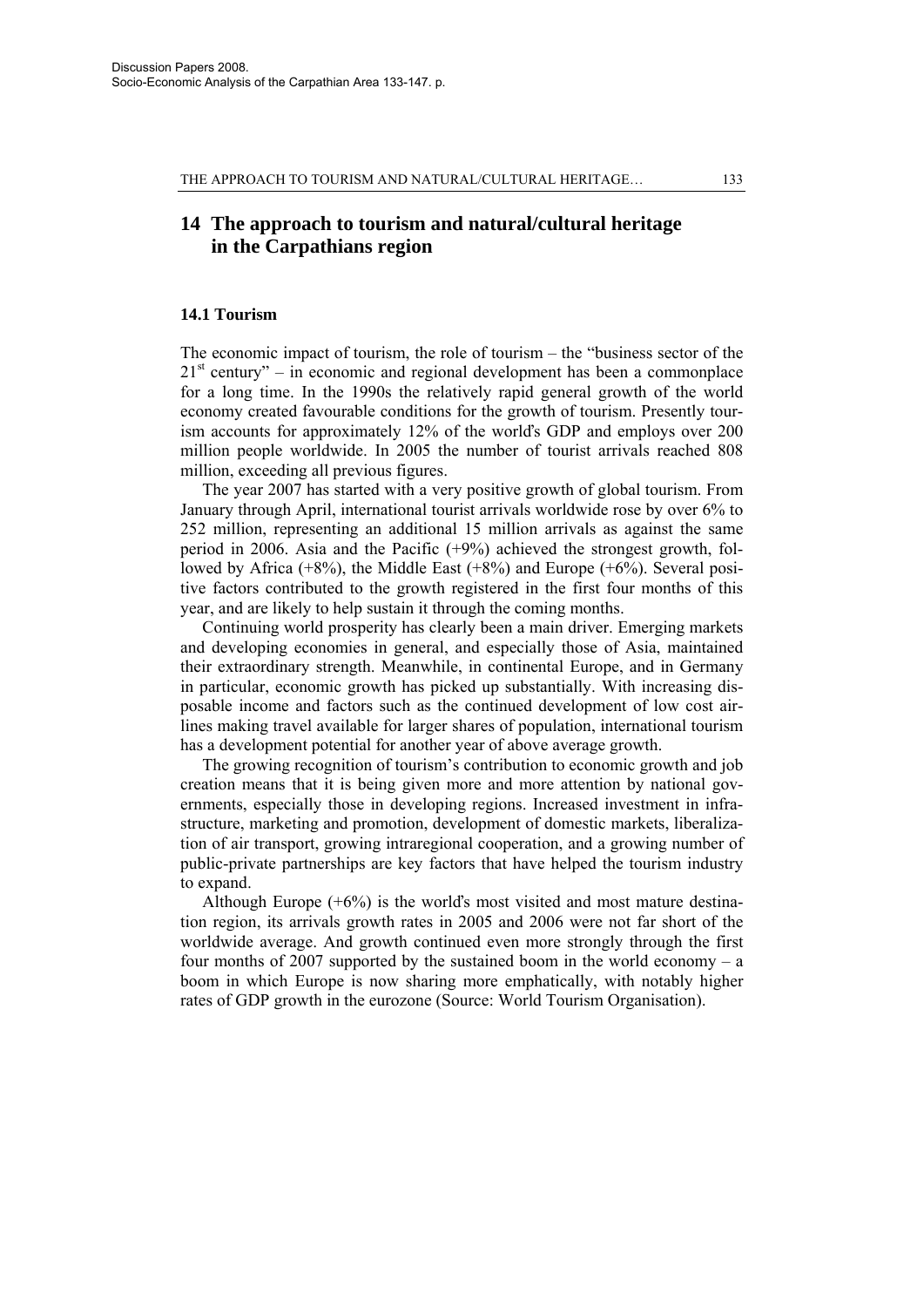*The Approach to Tourism and Natural/Cultural Heritage in the Carpathians Region. In: Socio-Economic Analysis of the Carpathian Area. Pécs: Centre for Regional Studies, 2008. 133-147. p. Discussion Papers, Special* 

#### 134 SOCIO-ECONOMIC ANALYSIS OF THE CARPATHIAN AREA

A social and economic phenomenon of this volume has a huge influence on the economic, social and cultural life of the concerned countries and greatly contributes to the alteration of the physical environment of the human kind.

The impacts of tourism can be classified as economic, socio-cultural and physical-environmental effects. The economic impacts of tourism can be taken as changes in the economic features and economic structure of places of origin and destinations, induced by tourism; the physical-environmental effects are changes taking place in the natural and the built environment of destinations as an effect of tourism; the social effects are changes that take place in the quality of life of the people of the destination (and to a lesser extent in the lives of the tourists) as a development of the tourism sector. While the economic impacts are visible in both the places of origin and destinations (although they are usually stronger at the destinations), the socio-cultural and the physical-environmental effects are much more striking at the destinations.

There are possible overlaps among the economic, physical and cultural impacts of tourism. E.g. the development of infrastructure needs in order to meet tourism demand or on the basis of revenues from tourism can be seen both as economic results and as factors improving the quality of life of the local population; on the other hand, the conditions of the natural environment are mostly negatively affected by the infrastructure investments.

If we concentrate on the socio-cultural impacts of tourism, the social effects are the changes in the everyday lives of the local population, the adaptation of the local citizens to the presence and operation of tourism, whereas the cultural effects are those changes in the value system of the local population which also influence the social relations and the material culture of the local community.

The social effects of development or transitions can be categorised in the following way (*Rátz,* 1999):

- Grouping of the social impacts of tourism:
- Impacts on the population.
- Change in the number of population.
- In outflow of temporary employees.
- Presence of temporary population (holidaymakers).
- Movement of individuals and families.
- Change of the distribution by age, gender, race and ethnic group.
- Urbanisation of the population.

Transformation of the labour market:

- Creation of new jobs.
- Growth of seasonal employment.
- Diversification of the economic activities.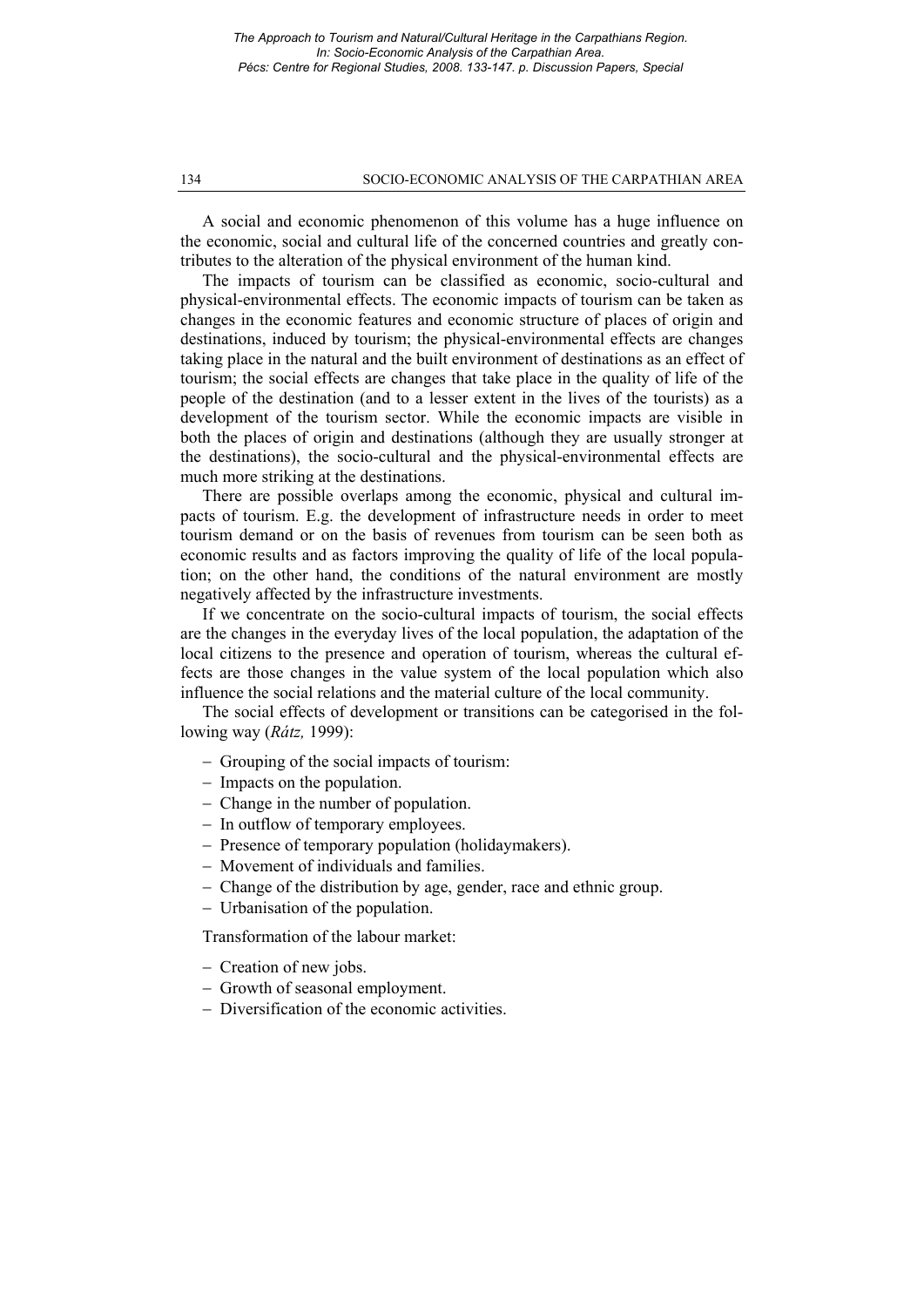- Increase in the economic disparities.
- Changes in the employment opportunities of the minority groups.
- Change of employment possibilities.

Transformation of the community features and structure:

- Emergence of new social classes.
- Change in the economic orientation of the community.
- Emergence of weekend (recreation) residents.
- Conflicts with those coming from the outside.
- Transformation of the political, social, religious and ethic value systems.
- Emergence of religious differences within the community.
- Changes in the infrastructure of the community.
- Changes in the access to land and disposition over land.

Changes at the individual and family level:

- Disturbance of the daily routine.
- Change of the family structure.
- Disintegration of the social networks.
- Change of the attitudes towards public health and public security.
- Changes in leisure activities.
- Transformation of the consumption patterns.

Impacts on the natural and cultural resources:

- Increased protection of resources.
- Damage or deterioration of resources.
- Crowdedness, over-exploitation, pollution.
- Commercialisation.
- Transformation of traditions and habits.

The regions of the Carpathian Mountain Range have usually many tourist attractions and relatively long traditions of tourism.

The following section is to illustrate the main tourism endowments of the countries constituting the Carpathians cooperation area, with special emphasis on the regions in the respective countries that are actually located in the Carpathian's physical geographical area.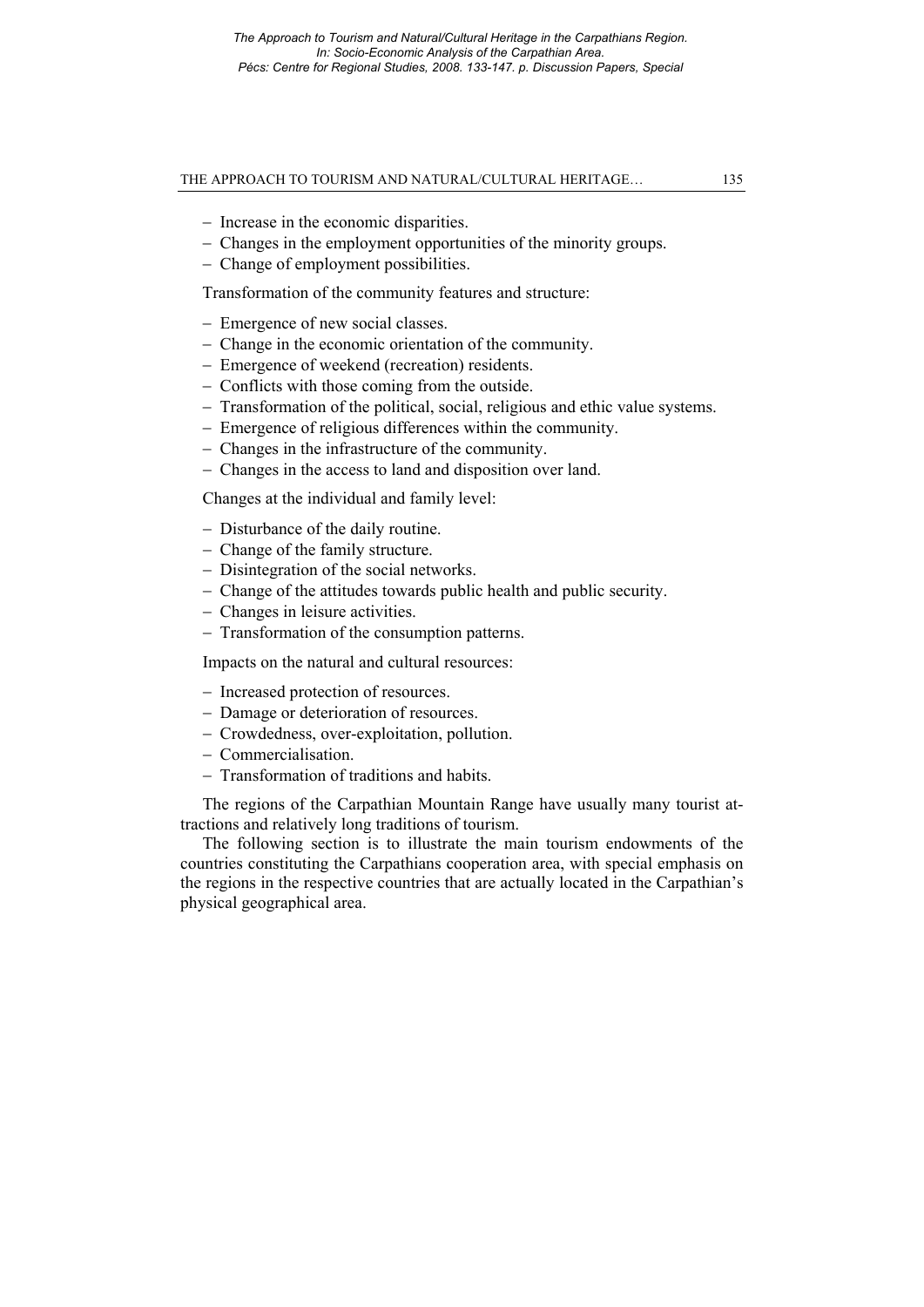*The Approach to Tourism and Natural/Cultural Heritage in the Carpathians Region. In: Socio-Economic Analysis of the Carpathian Area. Pécs: Centre for Regional Studies, 2008. 133-147. p. Discussion Papers, Special* 

#### 136 SOCIO-ECONOMIC ANALYSIS OF THE CARPATHIAN AREA

# *14.1.1 General features of the tourism endowments in the cooperation area*

Austria, the Czech Republic, Hungary, Poland, Romania, Serbia, Slovakia and Ukraine have relatively little in common, especially e.g. between Austria and Serbia, two countries that do not even have territories directly belonging to the Carpathian Mountain Range. Slovakia has practically its entire territory in the cooperation area (and much of the country in the actual mountain range), relatively large parts of Romania belong to the Carpathians, whereas in the Czech Republic and Poland it is a much smaller part of the country, in Ukraine a negligible part of the vast country is part of the cooperation region in question. Hungary has no direct physical geographical part on the Carpathians mountain range, either.

In Austria, Serbia and Romania the relatively more advanced region(s), in Hungary and Poland the less developed ones, in Ukraine definitely the poorest region make parts of the cooperation area, so the socio-economic development level across the Carpathian's area is varied. The facts that the mountain range is less suitable for intensive agricultural activities and in some cases they are the least developed parts of the respective countries make a large the Carpathians cooperation area suitable for the environmental conscious forms of tourism (ecotourism). The Carpathian EcoRegion Initiative (CERI) is a cooperation of seven of the eight respective countries (all but Austria), in which the development of tourism is an important activity. The CERI Tourism Working Group was established to support high quality tourism with special focus on ecotourism in the Carpathians, which has an enormous potential to bring together nature conservation and rural development. The working group consists of CERI members from all over the Carpathians. At their first workshop held on October 2-3, 2006, not only members of the CERI Tourism WG, but also interested people working in the field of ecotourism or in Protected Area Authorities, came together to actually set up the group and discuss future plans. The group elaborated the list of threats and obstacles for sustainable development in terms of sustainable tourism in the Carpathians. Furthermore, the CERI Tourism WG agreed to develop a Carpathianwide ecotourism project, which will be its major task for 2008 and will help to strengthen the 'Corporate Identity' within the Carpathians.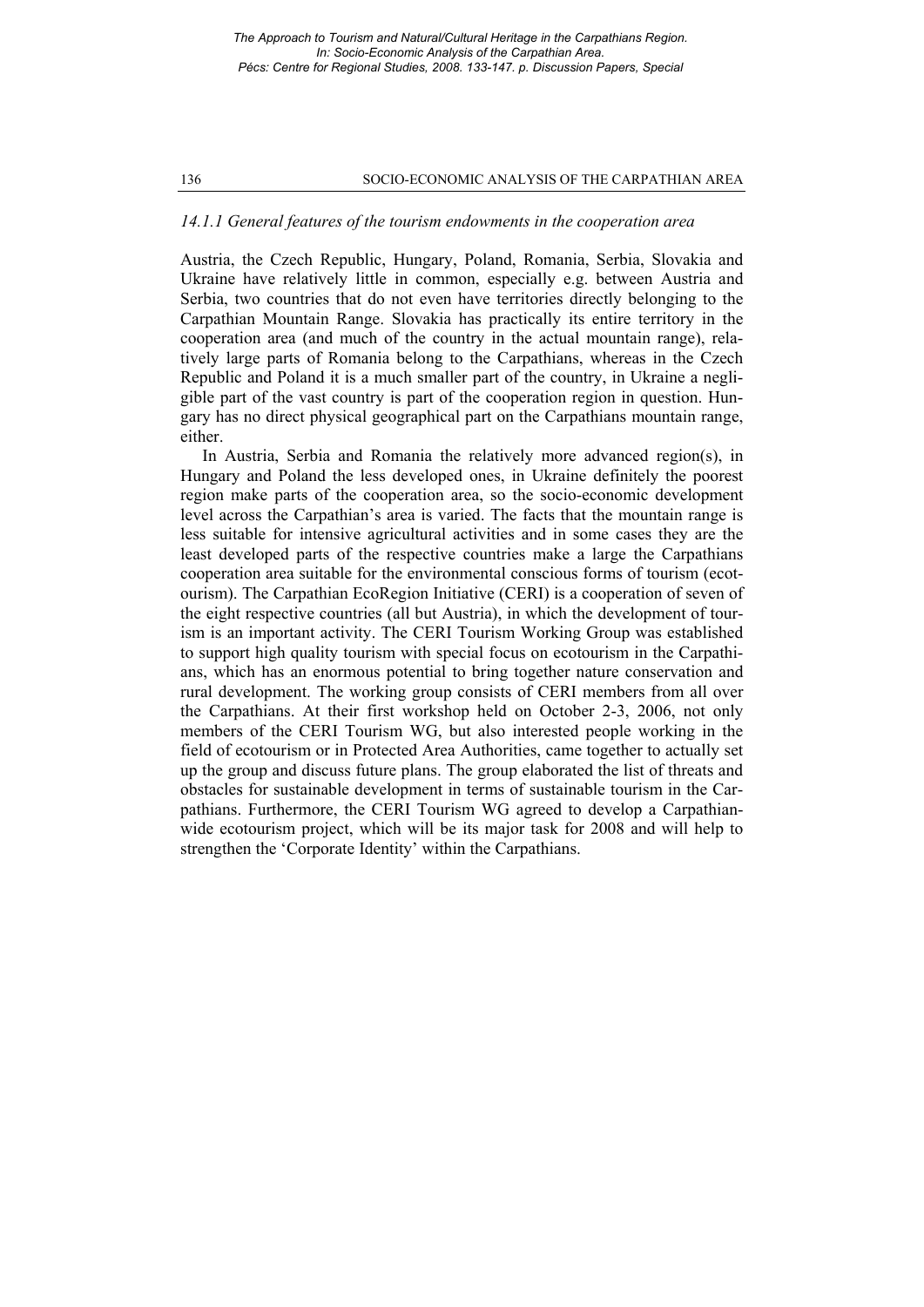*14.1.2 Basic tourism endowments of the respective countries of the Carpathian regions* 

# *Austria*

In Austria the most advanced areas of the country (Lower Austria including Vienna) are parts of the Carpathians cooperation area. Given the importance of the tourism sector in Austria (around the eighth-tenth position as regard international tourism revenues and the first place in the world as regards the tourism revenues per capita), the project area is also a very important tourism destination with many sorts of attractions (architecture, arts, events and festivals, skiing, water sports, hiking etc.) Lower Austria is a colourful mosaic of its counties, each with an individual attraction (huge pear tree fields, impressive wine terraces like in the Wachau valley, many wine cellars and cellar lanes in the country around Retz, wine taverns in the spa region and primeval forests like along the Danube, March and Thaya rivers.

# *Czech Republic*

The White Carpathian's territory was established hundreds of years ago and has the character of an extensive English park. The forest areas (45%) alternate flowery meadows with solitary, ragged oaks and beeches. It is unique in Europe.

This is the southwest end of the Carpathian Mountain range, which includes highlands and mountainous areas in the Moravian part of the White Carpathian Mountains, in the regions of Zlín, Hodonín and Uherské Hradiště. The White Carpathians are orchid flower meadows in the vicinity of Čertory, the picturesque landscape of Kopanice, with scattered settlements and an area of beech groves in the surrounding area of the Vlárský Pass. The mountain range of the White Carpathians extends over the border between the Czech Republic and Slovakia at a length of over 80 kilometres.

The Czech part of the protected landscape area is 70 kilometers long. The White Carpathians represent an exceptional area among large-scale protected areas in the Czech Republic, above all because this area is the highest mountain range in the southwest border of the actual Carpathian Mountains.

The White Carpathians are a European biosphere reservation in terms of the Man and Biosphere program (MAB) implemented by UNESCO.

The White Carpathians have become known for being a territory with the highest level of diversity and greatest number of orchidaceous plants (orchids) in Central Europe.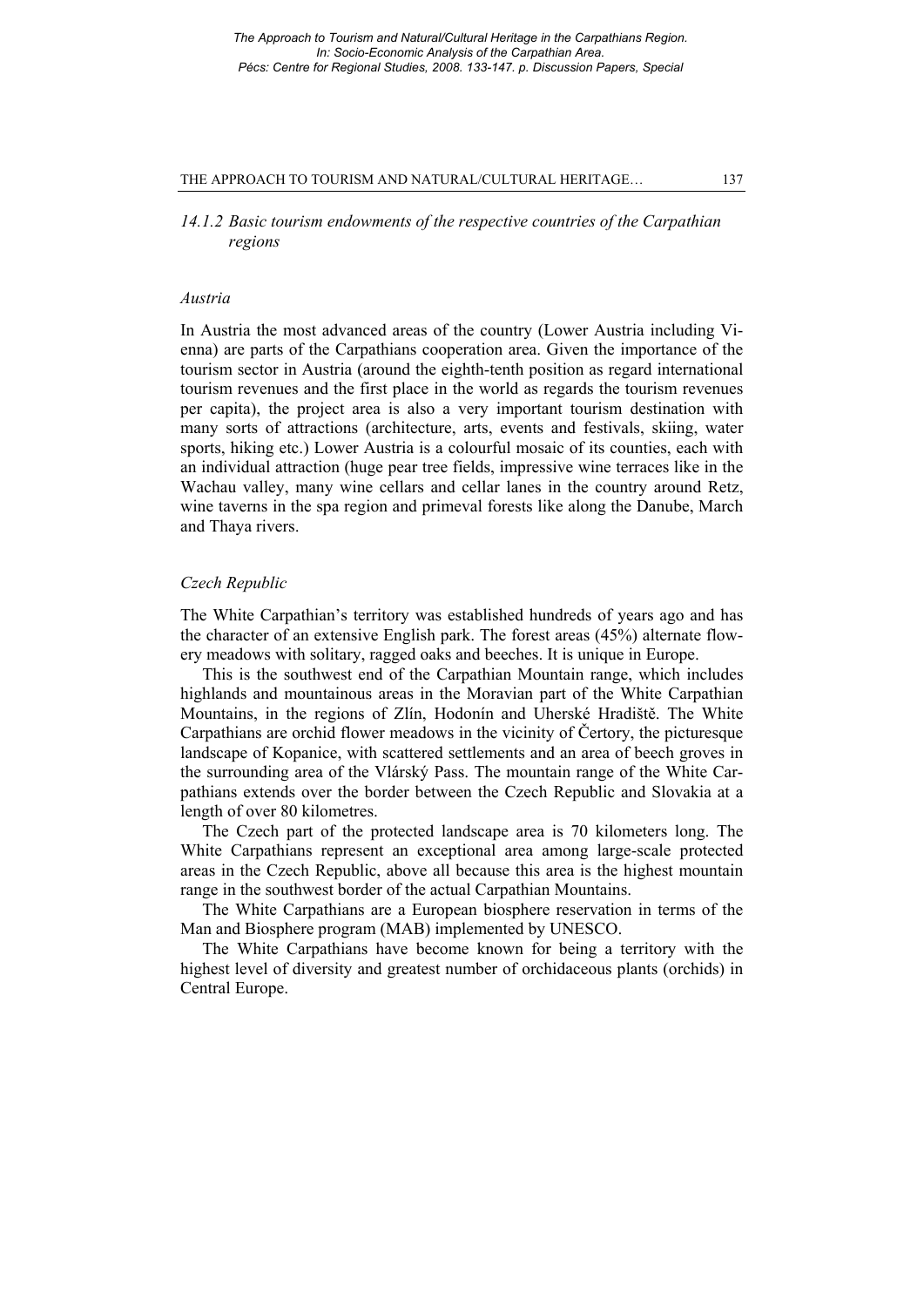# *Poland*

Poland has one of the most varied tourism assets in the cooperation area. Mountains, forests, sandy beaches, culture and more than a thousand years of history – all that can be found here and the country is becoming more and more popular as a holiday destination.

The Carpathian and Sudety Mountains form Polanďs southern boundary with the highest summit in the country, the Rysy (2,499 m), located in the Tatra Mountains. Probably one of Polanďs greatest attractions is nature, coming from the variety of breathtaking natural landscapes. Wild, untouched, more diverse than in most countries either in Europe or the world and, what is more, easily accessible. Tourists value this greatly and their number is constantly increasing.

Zakopane, Polanďs premier mountain resort and one of the country's most popular holiday destinations, both in the winter for skiing, and in the summer, for hiking and camping, can be found in the Carpathian part of Poland. The town called the Winter capital of Poland lies in the southern part of the Podhale region, at the foothills of the Tatra Mountains, with the exception of the Karkonosze mountains the only Alpine mountain range in this part of Europe. Zakopane is the biggest Polish centre of mountain hiking and skiing. The town is visited by about 2,000,000 tourists a year.

The Carpathian area of Poland is home to several national parks of which the tourism value is ever increasing. These national parks are the Babia Gora National Park (region of Malopolska), on the border with Slovakia; the Bieszczady National Park, the third largest national park in Poland, also located at the border with the Slovak Republic and Ukraine. The Park is populated by a relative high number of species, which are considered to be threatened or rare in other parts of Europe (particularly large carnivorous mammals such as bears, wolves and lynxes); the Gorce National Park in the central and north-eastern part of Gorce mountain range, in southern Poland (region of Malopolska), where forests, most of which exceed 100 years of age, cover almost 95% of the Park's area; the Góry Stolowe National Park, spreading over the Polish part of the Stolowe Mountains, which create the central part of Middle Sudety range, in south-western Poland (region Lower Silesia) of on the border with the Czech Republic. The Park has huge and dense forests; the Karkonosze National Park (in Dolnoslaski region in south-western Poland at the border with the Czech Republic. Karkonosze), the highest mountain group of the Sudety range; the Magura National Park (located in Podkarpackie and Malopolskie regions), the river head of the Wisloka, a typical mountain river which together with its many tributaries is a significant element of the landscape, forming picturesque gorges and bends and often changing directions. The Park is one of the richest animal mainstays in the Beskid Niski range; the Ojców National Park (in Malopolskie region), the smallest National Park in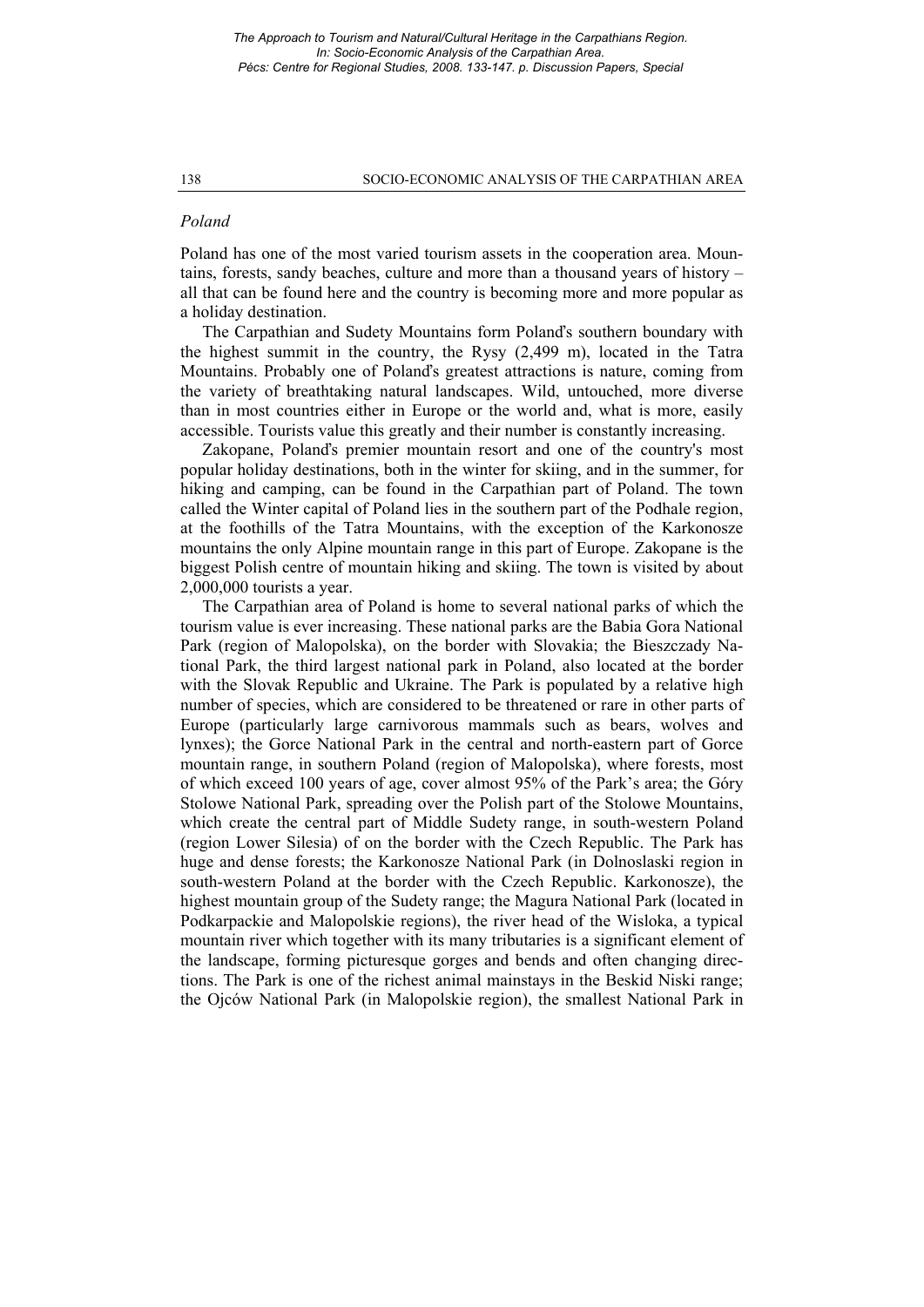Poland, with a surface built of Jurassic limestone, where karst waters sculpted in the valleys peculiar landscape forms, steep canyons and various rocks and mogotes; the Pieniny National Park in the Pieniny Mountains in Malopolskie region at the border with the Slovak Republic, formed of various types of limestone, the hardest of them, called cornstone, forming picturesque, almost vertical white cliffs over the Dunajec river; and finally the Tatra National Park, located in Malopolska region, at the border with the Slovak Republic, founded in 1954 to protect the Tatra Mountains. The Park is founded on the area of the youngest, highest and Polanďs only Alpine mountains with diverse relief and height differences reaching up to 1700 m. The highest peak in the Polish part of the Tatras is Mt. Rysy (2,499 m). The Park has more than 650 caves, 6 of which are open for tourists. The Park has numerous streams and about 30 lakes, which are an important element of the landscape of the High Tatras.

#### *Romania*

The National Tourist Office of the country does not specifically list the Carpathians among the main tourism attractions of Romania on their official website, but some attractions among the special interests contain a Carpathian elements. These elements are listed in the pages below.

#### The Dracula Legend

Many "Dracula Tours" are being offered throughout Romania, including the most important historical places related to Vlad Tepes, such as  $14<sup>th</sup>$  century town of Sighisoara – Vlaďs birthplace; the Snagov Monastery – where, according to legend, Vlad is said to be buried after his assassination; Castle Bran (Castle Dracula); the Poenari fortress; the village of Arefu – where many Dracula legends are still told; the city of Braşov – where Vlad led raids against the Saxon merchants; and, of course, Curtea Domneasca – Dracula's palace in Bucharest.

# German (Saxon) Heritage

Romania's significant German (Saxon) heritage is obvious in Southern Transylvania; Transylvania is home to hundreds of well-preserved Saxon towns, villages and fortified churches built between the 13th and 15th centuries by Saxons. Saxons came to Transylvania during the mid 1100s from the Rhine and Moselle Rivers' regions. The result of almost nine centuries of existence of the Saxon (German) community in Southern Transylvania is a cultural and architectural heritage, unique in Europe. Besides the well-known Sighisoara, Sibiu and Braşov the following towns also feature a unique Saxon Heritage: Biertan, Saschiz, Medias, Sebes, Bistrita, Cincu, Prejmer, Harman, Rupea.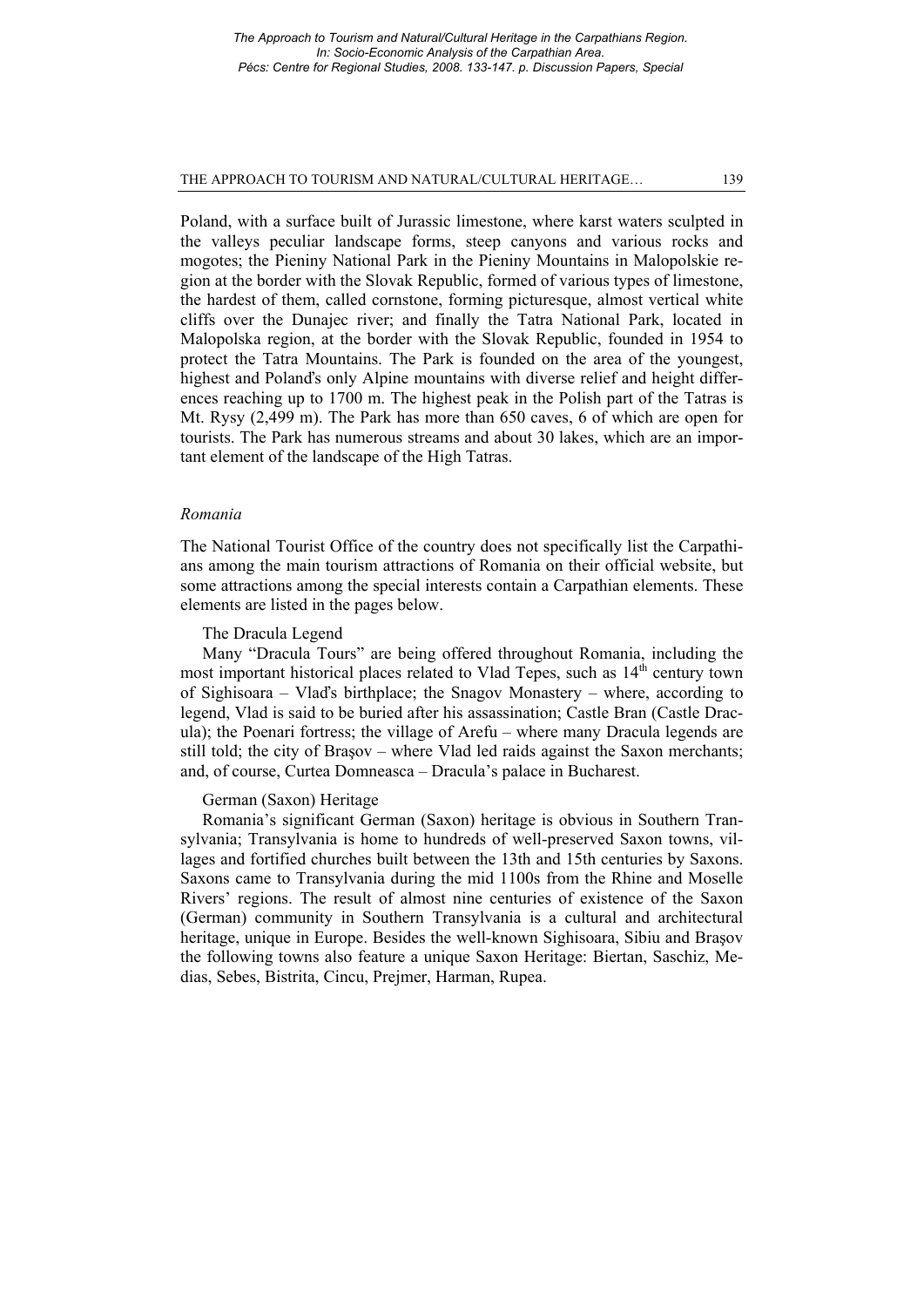# Arts & Architecture

Romanians' vivid imagination and intense spirituality have always been expressed through their architecture. Fortunately, they also have strong preservation instincts, resulting in village museums that display bygone ways of life through found and restored peasant houses, elaborately carved gates, barns and other architectural elements. Such a museum in the cooperation area is the Museum of Peasant Techniques (Muzeul Tehnicii Populare) in Sibiu, with collections of early farm tools and household implements.

Romania's most renowned architectural treasures in the Transylvanian region are Black Church (Braşov), Bran Castle (Bran), Brukenthal Palace (Sibiu), Hunedoara Castle (near Deva), Sighisoara Medieval Town, Sibiu – Old Town, Braşov – Old Town, Fortified Churches in Biertan, Harman and Prejmer; in Maramureş the most interesting places to visit are the Wooden Churches, Wood Museum, Sighet Synagogue (Sighetu Marmatiei), and Satu Mare Synagogue, as well as the traditional villages of wooden houses, many with sculpted designs on balconies and around the entrances, towering carved wooden gates, attached to fences half their size, rising even in front of modest dwellings. Popular motifs include grapevines, acorns, twisted rope, sun symbols, crosses and forest animals. The villages of Barsana and Oncesti have, perhaps, the greatest number of impressive gates.

Hardly a village lacks its own small wooden church dating back to the  $17<sup>th</sup>$ and 18<sup>th</sup> centuries. These are exquisite, high-steepled jewels with multiple gabled roofs, all of the pattern, yet each distinctly unique. Seeing at least a few interiors is a must as many frescoes remain at in good condition.

While the main tourist activities in Maramureş are gate-, church- and peopleviewing, the town of Sighetu Marmatiei has a few attractions worth visiting. The outdoor village museum, on the road into town, boasts of dozens of homes and farm buildings assembled from around Maramureş County.

# *Slovakia*

Tourism in Slovakia began to develop in the mid- $19<sup>th</sup>$  century, when travellers started to visit the High Tatra and Low Tatra Mountains. The first accommodation and catering facilities were built in the late  $19<sup>th</sup>$  century and this development was accelerated after 1918 with the creation of Czechoslovakia. After the fall of Communism in 1989, Slovakia's tourism began to adapt to the conditions of market economy. The facilities were gradually privatised and new facilities were built.

Tourism in Slovakia offers natural landscapes, mountains, caves, medieval castles and towns, folk architecture, spas and ski resorts. The most attractive destinations are the capital of Bratislava and the High Tatras. Some 40% of Slovakia is covered with forests which, contain a wide biodiversity and animals. Slovakia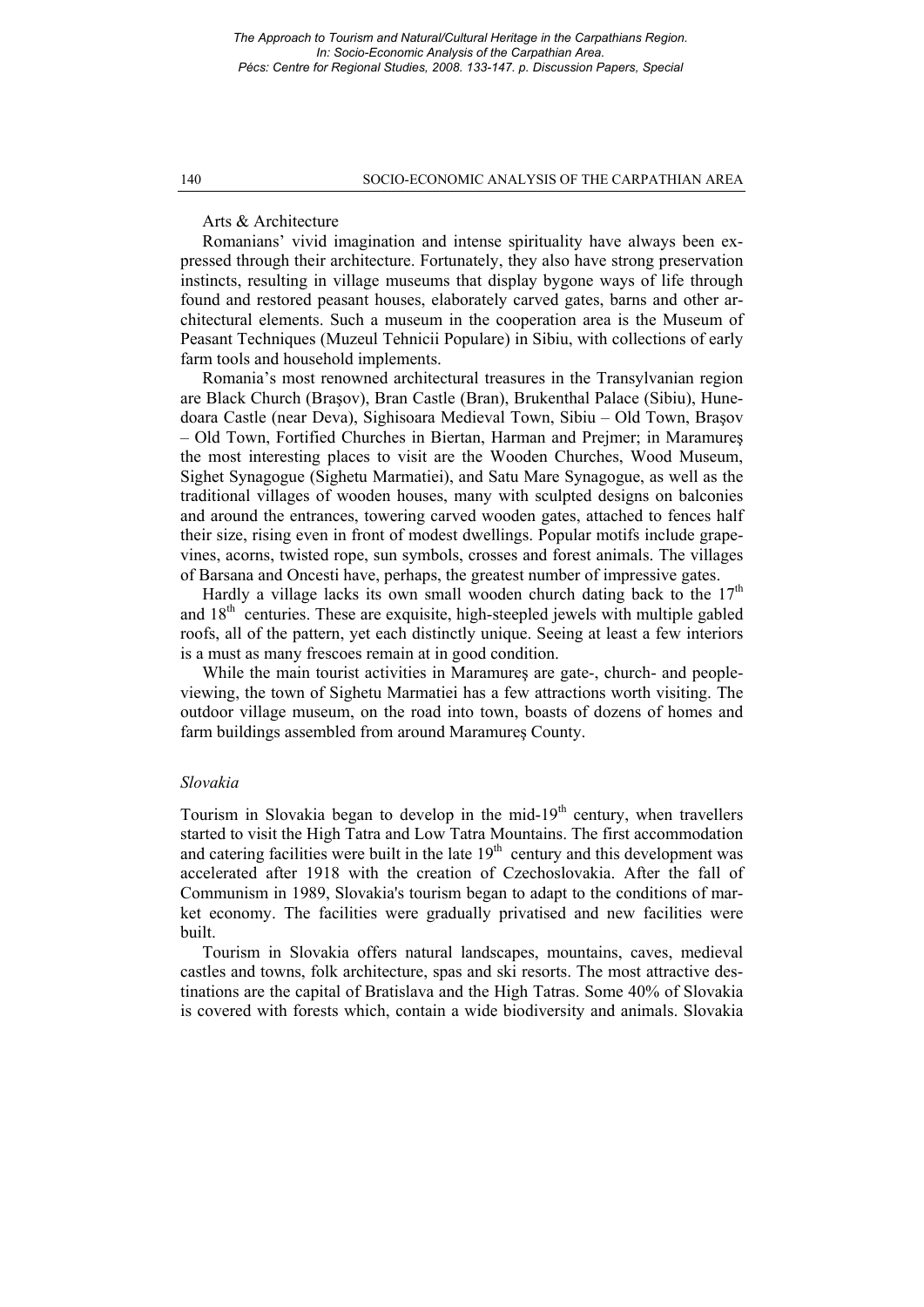features a high percentage of wildlife included in protected areas. There are hardly any mountain ranges and areas not protected in some way. Among Slovakia's main tourist attractions we find the Tatra Mountains, particularly the High Tatras), the highest part of the Carpathians. They feature many rare plant and animal species and offer numerous ski, hiking and mountaineering opportunities.

Rivers and streams in the mountains of Slovakia are often used for rafting and other white-water based activities and sports. The use of rafts has a very long tradition and especially rafts on the spectacular Dunajec river are very popular among tourists.

Slovakia contains numerous mineral springs and spas. Slovakia's spas, including Balneological spas (Bojnice, Brusno, Dudince, Lúčky, Piešťany, Sklené Teplice, Sliač, Smrdáky, Trenčianske Teplice, Turčianske Teplice), climatic spas (Nový Smokovec, Štós, Štrbské Pleso, Tatranské Matliare, High Tatras) and mixed spas (Bardejovské Kúpele, Číž, Nimnica, Rajecké Teplice and Vyšné Ružbachy).

New water parks are mushrooming throughout the country (for example Tatralandia in Liptovský Mikuláš, Aquacity in Poprad, and Aquathermal in Senec).

Slovakia's karst areas offer an extremely high number of caves and their list is being expanded every year due to new discoveries. The number of caves per capita is among the highest ones in Europe. Thirteen caves are open to the public, the longest one being 9 kilometres long. Some of them have been proclaimed UNESCO's World Heritage Sites. Among them, Ochtinská Aragonite Cave is one of three aragonite caves in the world.

Slovakia has a lot of castles, most of which are in ruins. The best known castles include Bojnice Castle (often used as a filming location), Spiš Castle (the largest fortified castle in Europe, on the UNESCO list), Orava Castle, Bratislava Castle, and the ruins of Devín Castle. Čachtice Castle used to be home of the worlďs most prolific female serial killer, the 'Bloody Lady', Elizabeth Báthory.

Due to Slovakia's central position in Europe and the country's past, most cities and towns are similar to the cities in the Czech Republic (such as Prague), Austria (such as Salzburg) or Hungary (such as Budapest) and are rather cosmopolitan. A historic centre with at least one square has been preserved in almost every town in Slovakia. Large historic centres can be found especially in Bratislava, Košice, Banská Štiavnica, and Levoča. Some towns have their own castles (for example Kremnica, Bratislava, and Banská Štiavnica). Most town centers have been rearranged in recent years.

Ancient stone churches can be found in virtually any village and town in Slovakia. Most of them are built in the Baroque style, but there are also many examples of fine Romanesque and Gothic architecture. The St. James Church in Levoča (with the highest wood-carved altar in the world) and the Church of the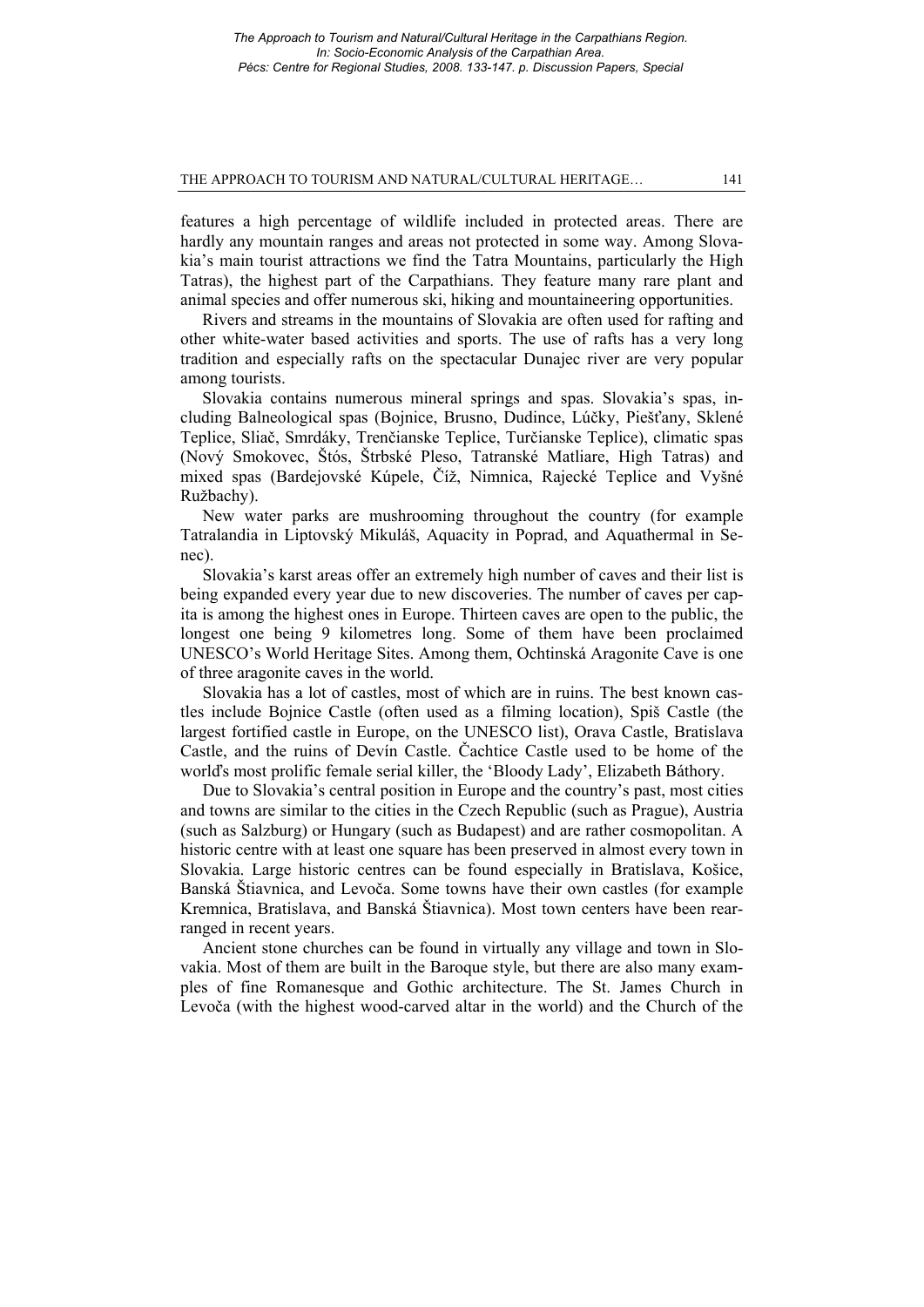Holy Spirit in Žehra (with precious medieval frescos) are UNESCO's World Heritage Sites.

Very precious structures are the complete wooden churches of northern and northern-eastern Slovakia. Most were built from the 15th century onwards by Catholics, Lutherans and members of eastern-rite churches.

Slovakia is also rich in songs, dances, folk art, folk costumes and folk architecture.

The national parks of the country are Vysoke Tatry, Nizke Tatry, Mala Fatra, Slovensky raj, Pieniny, Poloniny and Muranska planina.

# *Ukraine*

The region of Transcarpathia is one of the most picturesque places in the country and has particularly pleasant conditions for tourism and recreation development. Transcarpathia is considered to be one of the best ecological regions in the country.

The diversity of landscape, unspoiled countryside, and a temperate climate create favourable conditions for recreation and skiing in winter. Mineral and thermal water resources contribute to the development of tourism and leisure activities as one of the main fields in the regional economy.

Nowadays the regional system of sanatoria and tourist-recreation institutions is one of the biggest in Ukraine, numbering 17 sanatoria, 19 sanatorium-preventive clinics, more than 70 tourist centres, leisure centres, and medical and health care institutions. The system can cater for more than 12,000 people at any time.

The pride of the region is "The Centre of Europe", Lake Synevyr, Narcissus Valley and many others. The Biosphere reserves, national and regional parks, which cover an area of more than 130 hectares, are also major tourist attractions.

Some 62 agencies and enterprises provide tourism services in the region.

Construction of new modern hotels, tourist and skiing centres continues apace. In the last few years the following centres and complexes were opened: tourist centre Podobovetz' (Mizhgirya district); tourist and health care complex Vojevodyno (Perechyn district); hotel complex At Taras's Place (Svalyava district); motel Nadiya (village of Volovetz); and the hotels Duet, Eduard and Atlant (Uzhhorod).

About 600 tourist itineraries and routes facilitate the development of internal tourism throughout the region by way of hiking, bus, train, skiing routes and children's excursions.

Transcarpathia is famed for its landmarks. There are several notable historical, archeological and architectural heritage sites in the region. The best known among them are: Fortress of Uzhhorod  $(16<sup>th</sup>$  century); Castle Palanok in Mukachevo  $(14<sup>th</sup>-17<sup>th</sup>$  centuries); Palace of the Counts Schönborns in the village of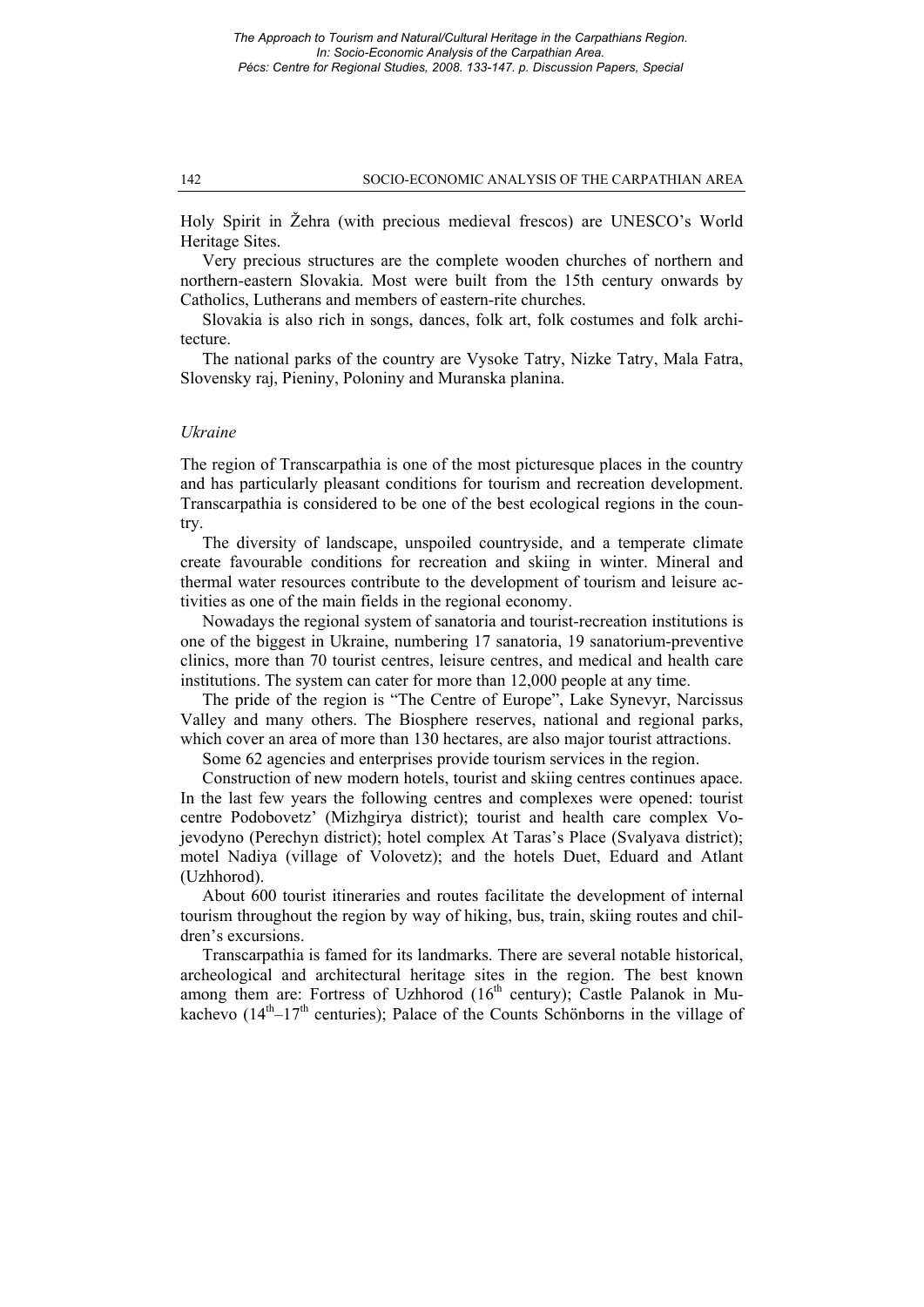Chynadievo; fortifications (castles) in Khust, Korolevo, Serednye, and Nevits'ke villages. There is much to see of preserved local folk heritage.

Recently the countries of Central and Western Europe have started showing particular interest in non-traditional types of tourism and recreation in the region, e.g. rural, bicycle and ecological tourism. At present many locals are eager and able to be hosts to visitors from other regions and abroad.

Many tourist and recreation services in Transcarpathia are based on natural resources. Top place belongs to mineral waters, whose medicinal characteristics were mentioned in the ancient archive documents of the mid-15th century. Some deposits are unique, and their water is effective and valuable for sanatorium treatment and preventing diseases of the digestive organs, vestibular and locomotion systems, and cardio-vascular and peripheral nervous systems. The most popular among the sanatoria are: Svalyava district – Sonyachne Zakarpattya, Polyana, Kvytka Polonyny'; Mukachevo district – Karpaty, Synyak; Mizhhirya district – Verhovyna; Khust district – Shayan.

Ecological and rural tourism is a significant development factor in the mountain areas of the region, especially in Rakhiv district, supported by the Carpathian Foundation. There, an ecological route has been created through Chornohirya virgin forests to as far as Hoverla, Transcarpathia's highest summit.

# *Hungary*

Although most foreigners only acknowledge the capital city, Budapest and the Lake Balaton, and perhaps the "puszta" (Great Hungarian Plain) as the tourism destinations in Hungary, there is much more in Hungary than these. Despite repeated historical disasters which devastated both the people and their heritage, much remains of great value that is worth visiting and getting to know, including 2000-year-old Roman ruins and 400-year-old Turkish monuments (which can sometimes be found side-by-side), beautiful churches from the Romanesque period, stately castles, magnificent palaces functioning as hotels awaiting tourists. Hundreds of therapeutic mineral springs gush up from the depths, helping many thousands to recover their health (Hungary is among the worlďs richest countries in thermal and mineral waters); the rich Hungarian folk art also attracts a number of tourists.

Among the physical geographical endowments of Hungary with a special value for tourism are the ten national parks in Hungary. In addition to the visit to national parks, several other nature-based activities can be pursued in many places in Hungary, including hunting, angling, horse riding etc. Gastronomy and the historic wine producing regions (and the established wine roads) are also attractions of international recognition.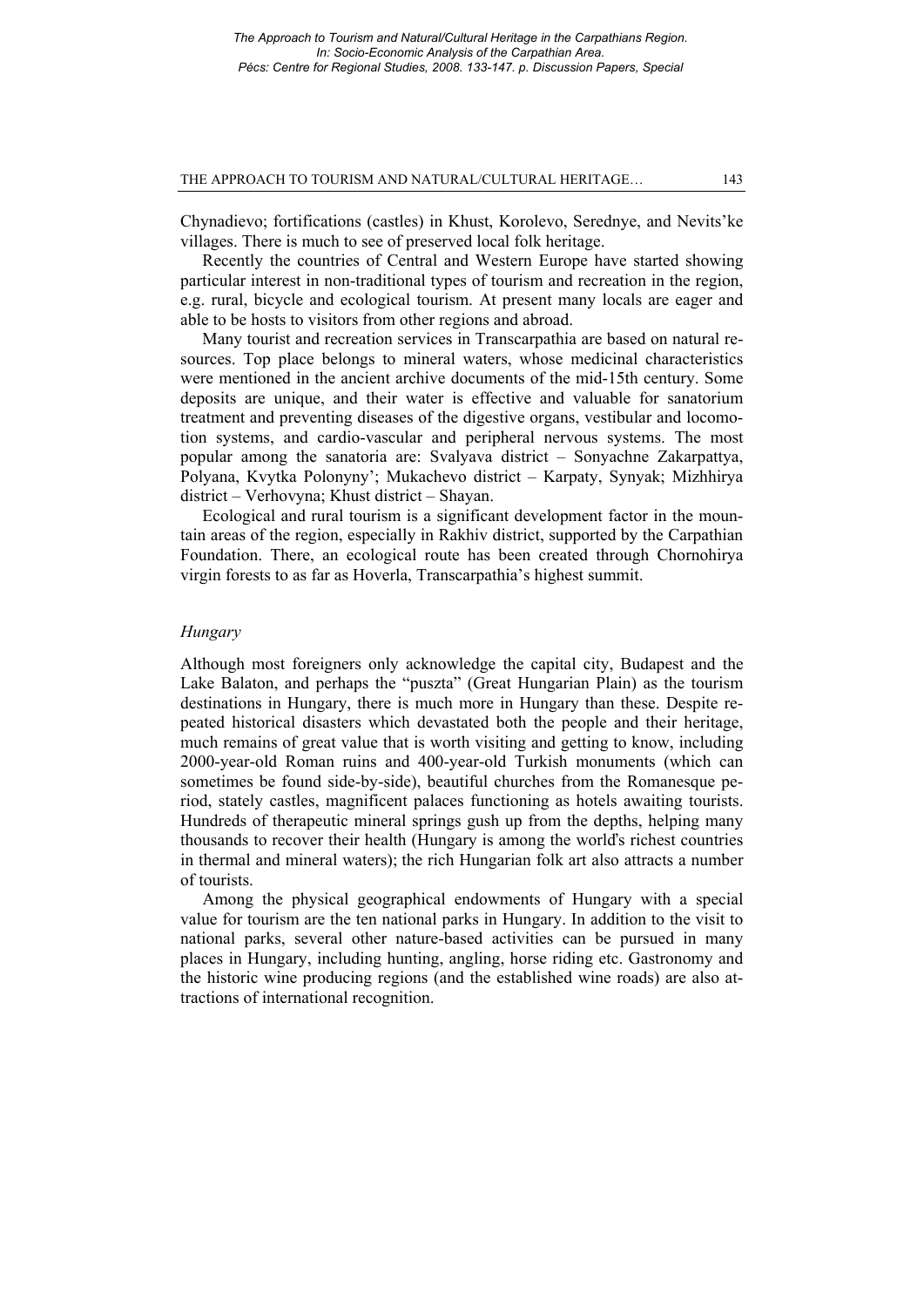Hungary is becoming a more and more popular MICE (meetings, incentives, conferences, events) tourism destination (congresses, arts festivals, summer universities, international fairs and exhibitions, sports events etc.).

In those areas of Hungary where the favourable physical geographical conditions are matched by cultural and economic assets, contiguous tourism regions were born. The most important of these is the Selected Holiday Region of the Lake Balaton, but there are other significant tourism regions such as the Danube Bend, the Velence Lake, the Mátra and Bükk Mountains, Sopron–Kőszeghegyalja and the Mecsek–Villány region.

# **14.2 Heritage sites in the Carpathians area**

# *14.2.1 Culture as a driving force of economic development*

Culture used in the most comprehensive approach covers practically all fields of life from the mother language, education, sports, arts, public collections, cultural heritage, media, higher education, science, moral life and faith. Nevertheless in the public thinking it is usually only a narrower definition of culture that is frequently used: mostly arts, cultural heritage and media.

It is meaningless to put a sharp division line between traditional, "economic" products and cultural products. The economy cannot function efficiently and cannot be competitive in the long run without continuously absorbing culture, both as regards the methods of production and the final products, and – above all – the human communities, the individuals that create and operate the systems of productions and the physical goods themselves. Culture and economy are thus interrelated and mutually depend on each other. This also means that culture cannot exist without the financial support of the economy; the different forms of arts cannot exist without state support, or sponsorship.

Many studies have been carried out so far on the economic impact of cultural industry. The earnings in the cultural or creative industry are usually above the average; also, culture is a powerful tool to strengthen urban or regional identity which can be a valuable development asset of any territory.

There is a very tight correlation between culture and knowledge based society, for the creation of which many efforts have been made in many countries of the world. Although much of the literature and survey on the economic impact of heritage and culture is connected to the Anglo-Saxon countries of other parts of Western Europe, the growing interest in the countries involved in the Carpathians area is also indicated by the fact that culture is no longer considered as a "sideproduct" in these countries but as an import economic development tool.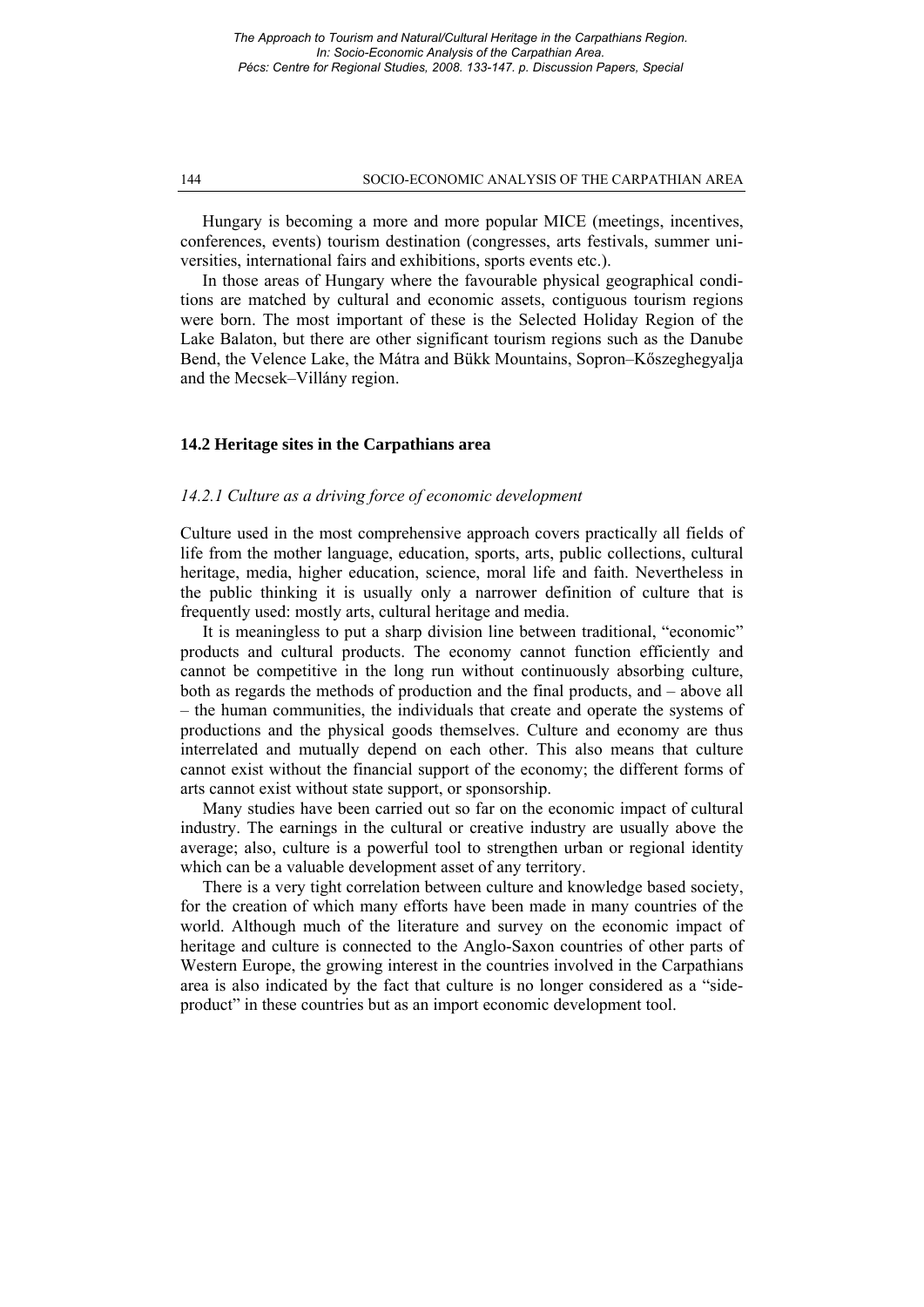# *14.2.2 Heritage sites in the Carpathian's area*

Within culture, heritage is one of the most important assets on which development in general can be built on. In tourism, the role of natural and cultural heritage is even more important.

In this respect the regions in the Carpathians area are in a relatively good position, as most of the world heritage sites of the respective countries can be found in the regions of the Carpathians Mountain Range (*Table 37*).

A specific feature of the Carpathian area is that there are several areas inhabited by more than one nationality with distinctive cultural heritage and there are areas which were inhabited in the past by national and religious groups which do not live there any more. Several churches, synagogues, monuments and buildings became victims of national ideologies. These ideologies promoted and cared for the protection of national cultural heritage supporting their interpretation of national history, and neglected those elements of cultural heritage, which did not fit into this conception. Therefore, in all countries of the region legal and professional arrangements are needed to preserve the respect for and memory of all nations and nationalities, language and religious groups, which created a specific cultural heritage.

# Table 37

# Country Total number of UNESCO world heritage sites Number of UNESCO world heritage sites in the Carpathian regions Austria 8 4 Czech Republic 12 3 Hungary 8 7 Poland 13 4 Romania  $\overline{7}$  6 Serbia 3 0 Slovakia 5 5 Ukraine 3 1

# *Total number of UNESCO world heritage sites in the countries of the Carpathian area and number of world heritage sites in the respective Carpathian regions in our survey*

*Source:* UNESCO.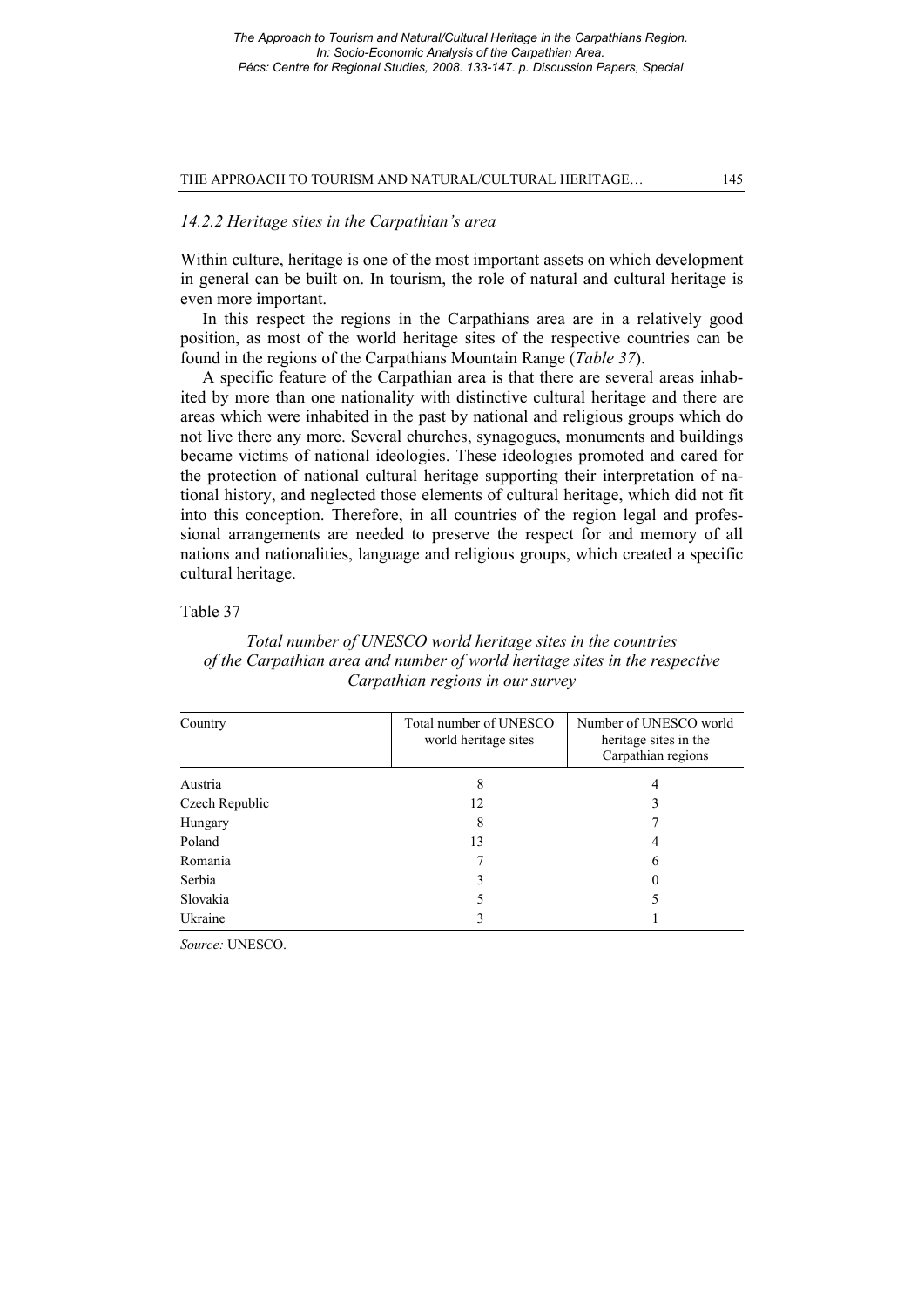Figure 14

## *The World Cultural Heritage Sites of the Carpathians*



*Legend: Austria:* (1) Palace and Gardens of Schönbrunn (1996); (2) Towns Krems, Melk; (3) Fertö/ Neusiedlersee Cultural Landscape (2001); (4) Historic Centre of Vienna (2001). *Czech Republic:* (1) Gardens and Castle, Kroměříž (1998); (2) Holy Trinity Column, Olomouc (2000); (3) Tugendhat Villa, Brno (2001). *Hungary:* (1) Budapest, including the Banks of the Danube, the Buda Castle Quarter and Andrássy Avenue (1987, 2002); (2) Old Village, Hollókő (1987); (3) Caves of Aggtelek Karst and Slovak Karst (1995, 2000); (4) Millenary Benedictine Abbey, Pannonhalma (1996); (5) Hortobágy National Park – the Puszta (1999); (6) Tokaj Wine Region Historic Cultural Landscape (2002); (7) Fertő/Neusiedlersee Cultural Landscape (2001). *Poland:* (1) Cracow's Historic Centre (1978); (2) Wieliczka Salt Mine (1978); (3) Auschwitz (Oswiecim) Concentration Camp (1979); (4) Kalwaria Zebrzydowska: the Mannerist Architectural and Park Landscape Complex and Pilgrimage Park (1999); (5) Wooden Churches of Southern Little Poland (2003). *Romania:* (1) Churches of Moldavia; (2) Monastery, Horezu; (3) Villages with Fortified Churches in Transylvania – Extension of "Biertan and its Fortified Church" (1993, 1999); (4) Dacian Fortresses of the Orastie Mountains (1999); (5) Historic Centre of Sighişoara (1999); (6) Wooden Churches of Maramureş (1999). *Slovakia:* (1) Historic Town, Technical Monuments, Banská Štiavnica (1993); (2) Spišský Hrad, Associated Cultural Monuments (1993); (3) Vlkolínec (1993) – Zilina Region; (4) Caves of Aggtelek Karst and Slovak Karst (1995, 2000); (5) Bardejov Town Conservation Reserve (2000). *Ukraine:* (1) L'viv – the Ensemble of the Historic Centre (1998). *Serbia:* (1) Ravanica monastery.

*Source:* Author's construction, UNESCO.